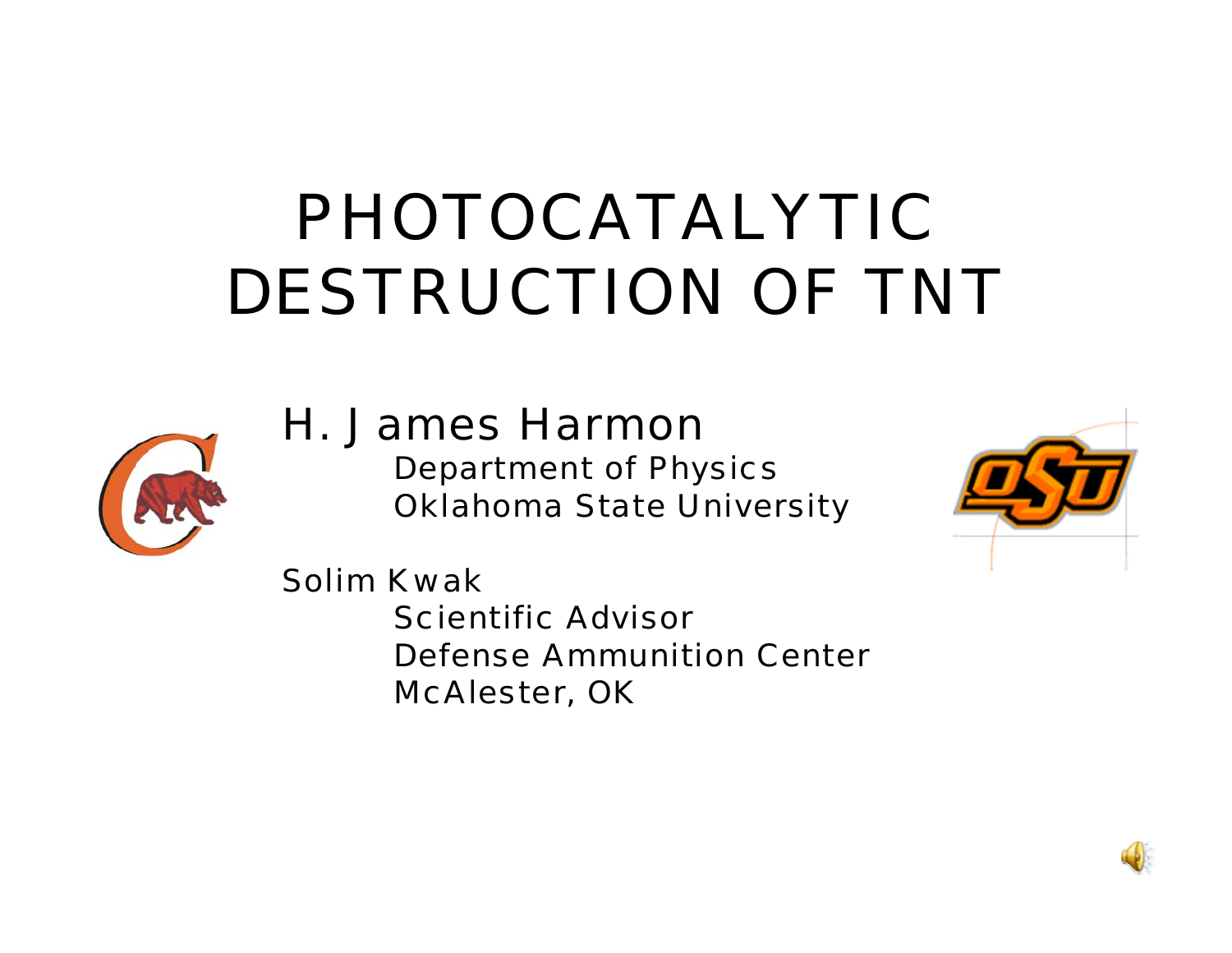### What is the advantage of photocatalysis?

- **a We use a solid-state catalyst that is not consumed in the** reaction. We do not need to add chemicals, acids, etc for the reaction. We are water-based.
- **a Photocatalysis is currently performed at normal ambient** temperatures and normal pressures.
- **at The energy source is sunlight (very inexpensive) or** artificial lights and does not require UV lamps, etc.
- **a Electricity is needed only for pumps, sensors, orientation** to the sun unless artificial light is needed.
- **a** Photocatalysis can be done as an on-line process, not a "batch" process.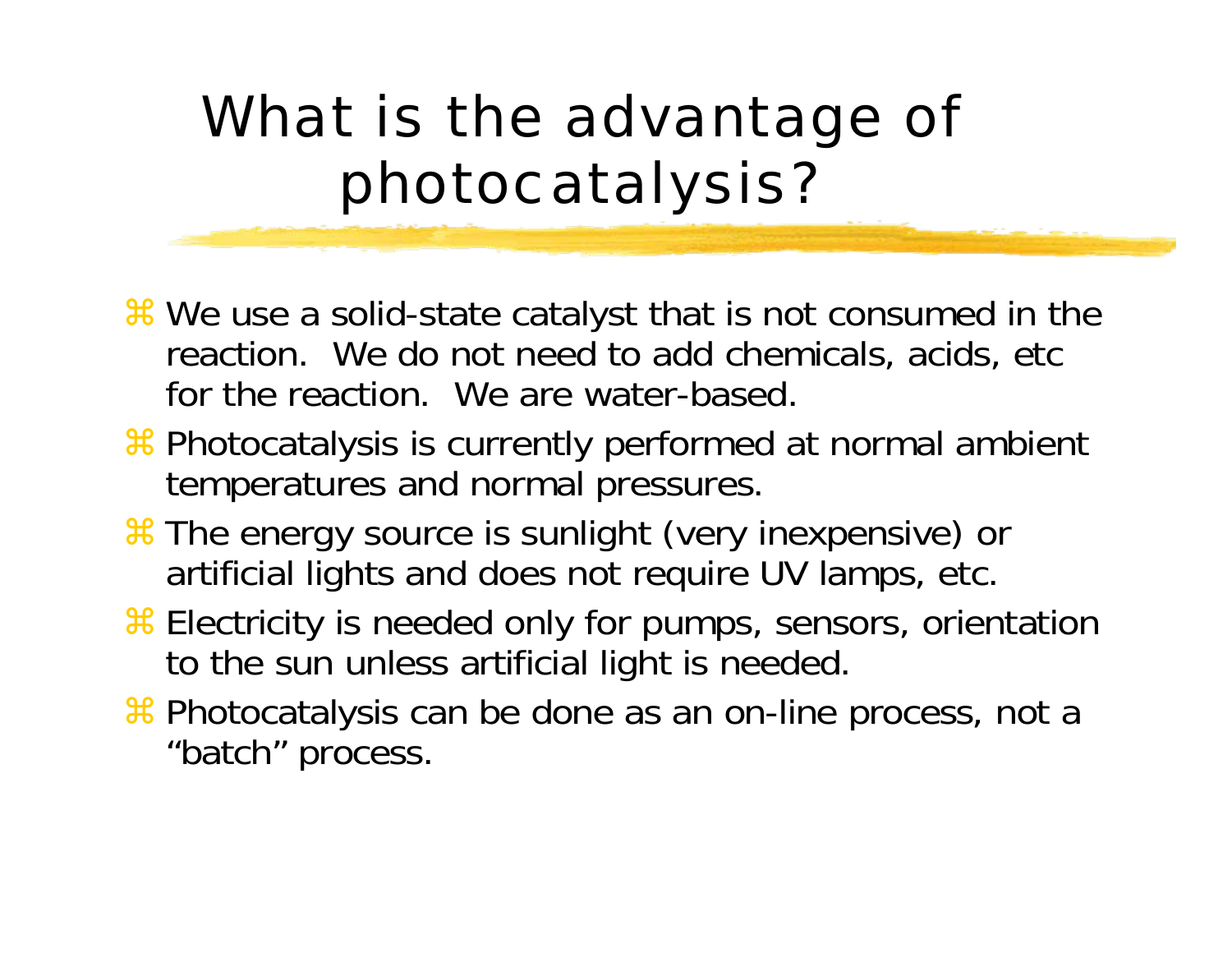### **COMPONENTS OF THE OSU-DAC REACTOR**



•SOLID-PHASE PHOTOCATALYST IN A TRANSPARENT HOUSING; optimize surface area.

•SOLAR TRACKING PLATFORM to keep the panels oriented to the sun during the day for optimum illumination.

•PUMP to move the material to be treated.

POWER can be provided by batteries or small gas-powered power plant/generator.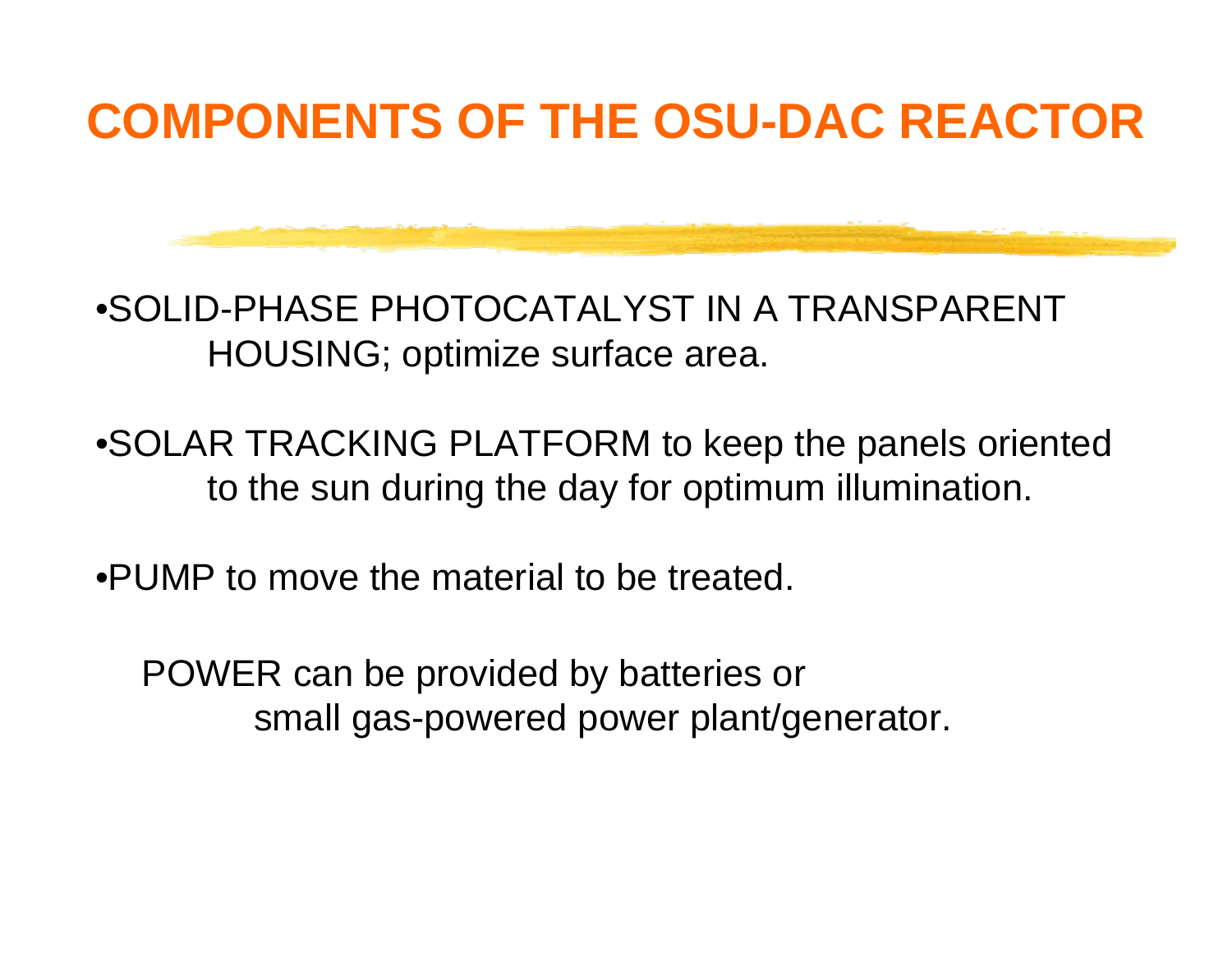#### **STEPS IN DEGRADATION OF TNT STEPS IN DEGRADATION OF TNT**



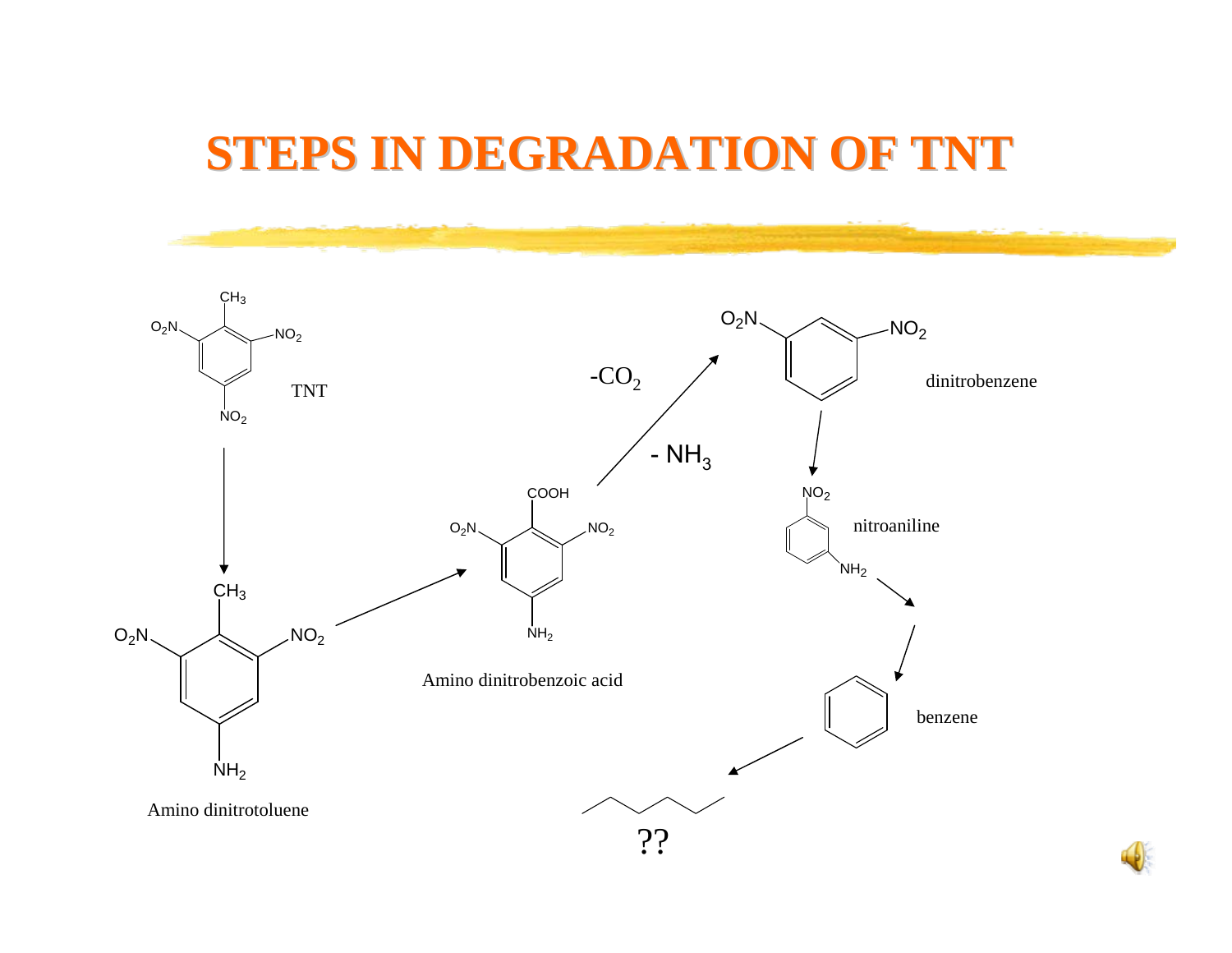Pbt 1: d3...pm fetpp-plk Dioir 2-11-2005 12 11 22 p RIG all 

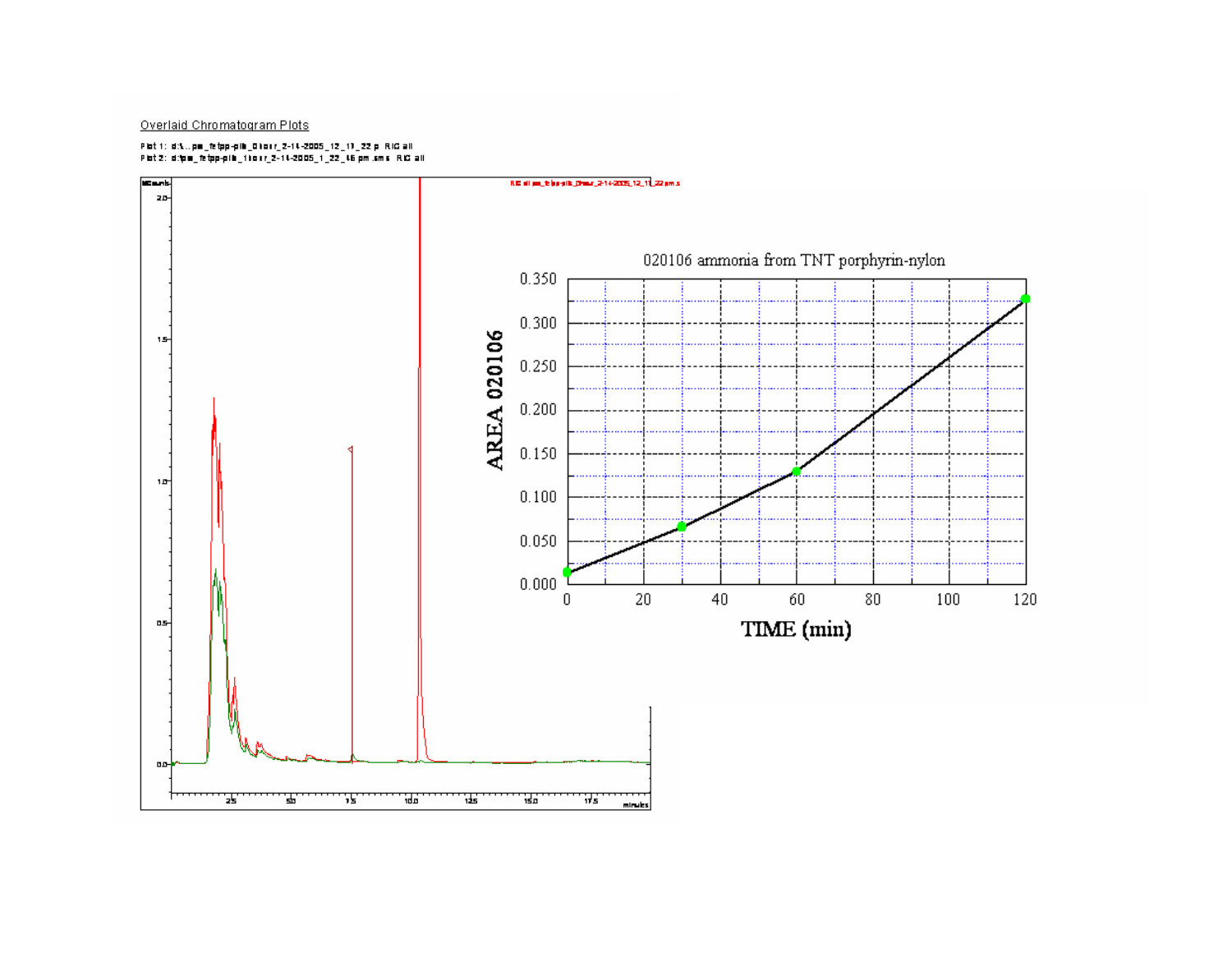#### **SCHEMATIC DIAGRAM OF THE SOLAR REACTOR PANEL**



The overall size will be determined from mass and strength of the reactor panel.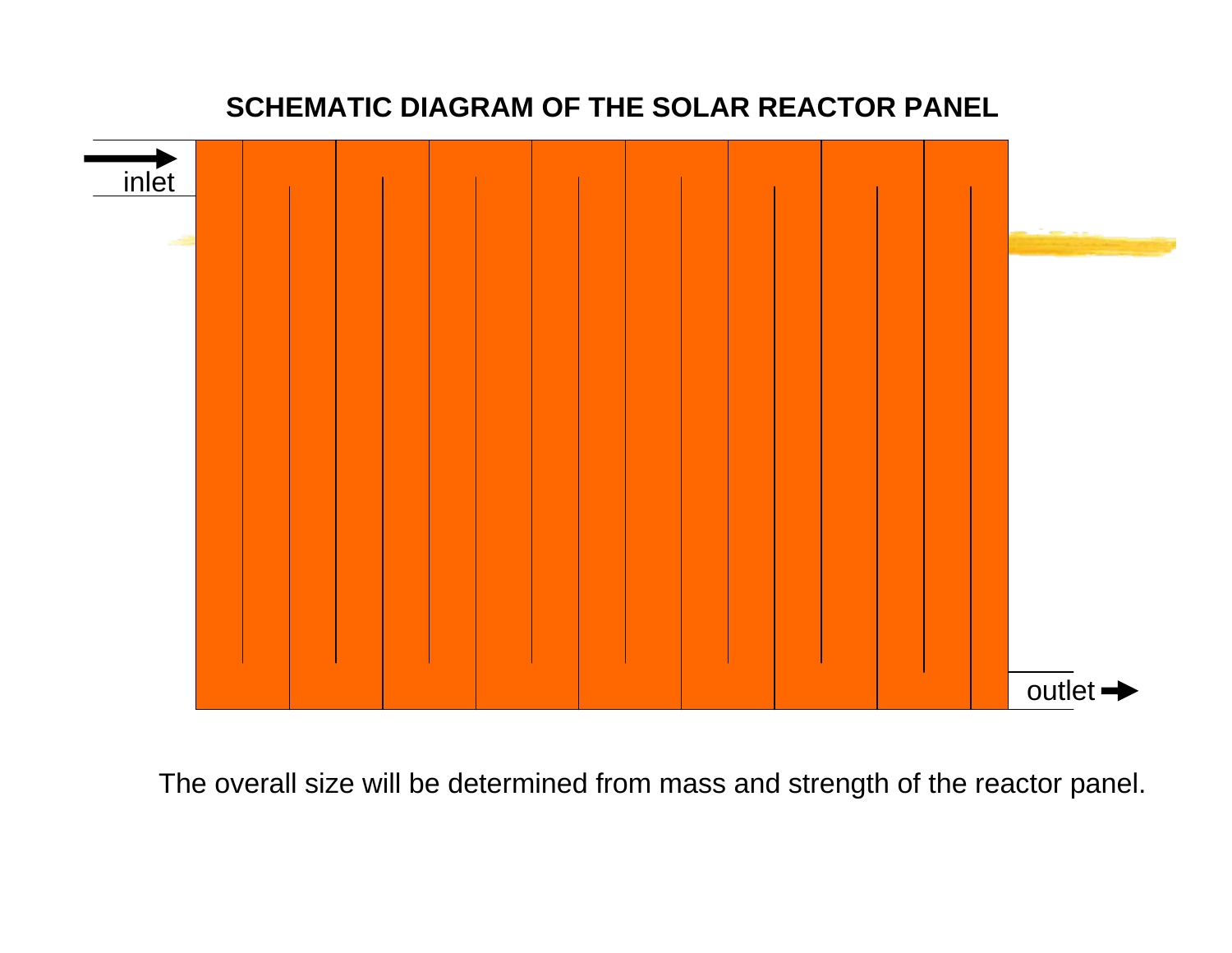

#### Go visit the prototype at the exhibits!.

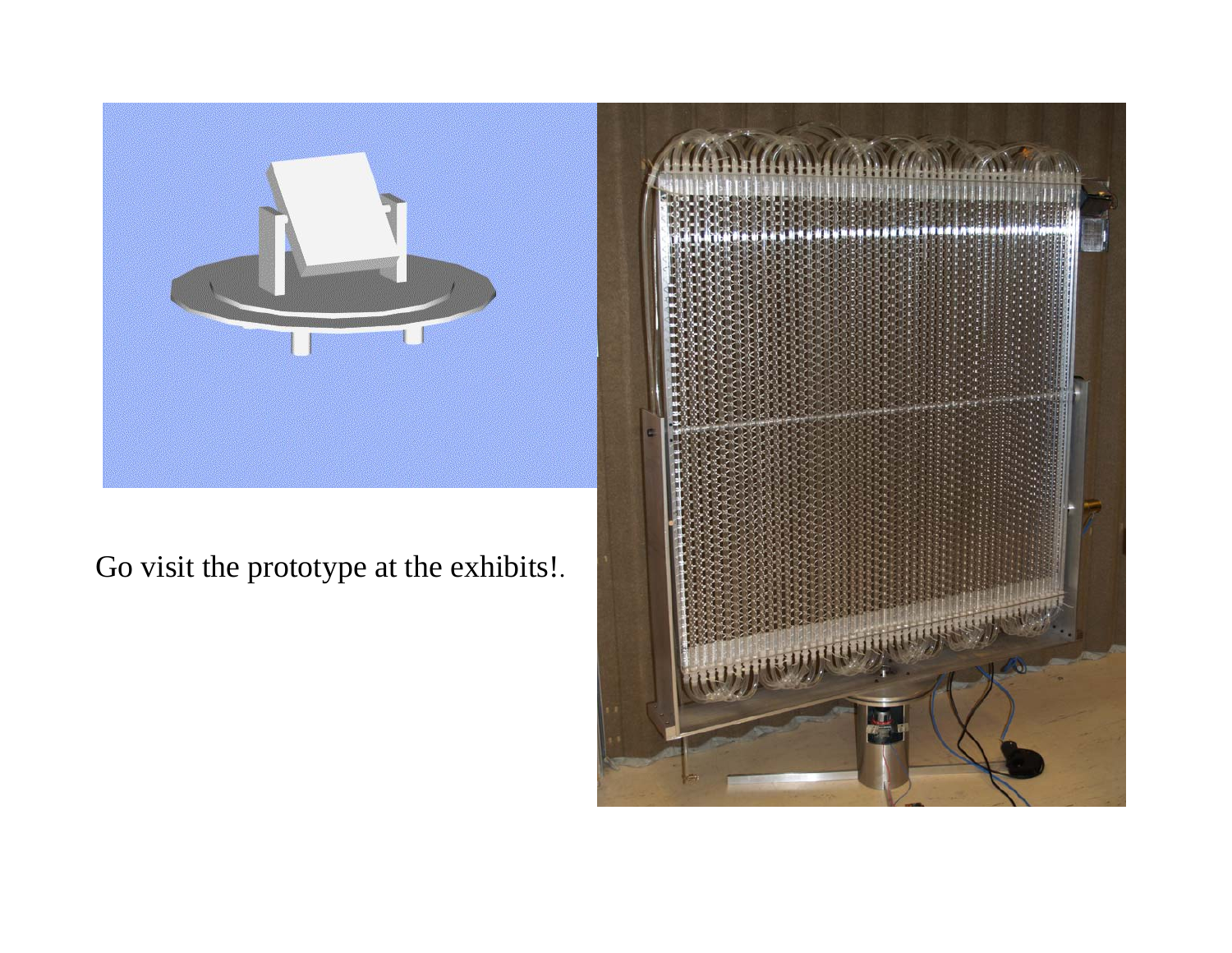### **HOW MUCH MATERIAL CAN BE HANDLED?**

### A 10 X 30 ft array of solar reactors will handle about 3,000 gallons of pink water every 12 hrs in full sunlight.

Artificial light is only slightly less effective.

The reaction even occurs on an overcast day, albeit slower.

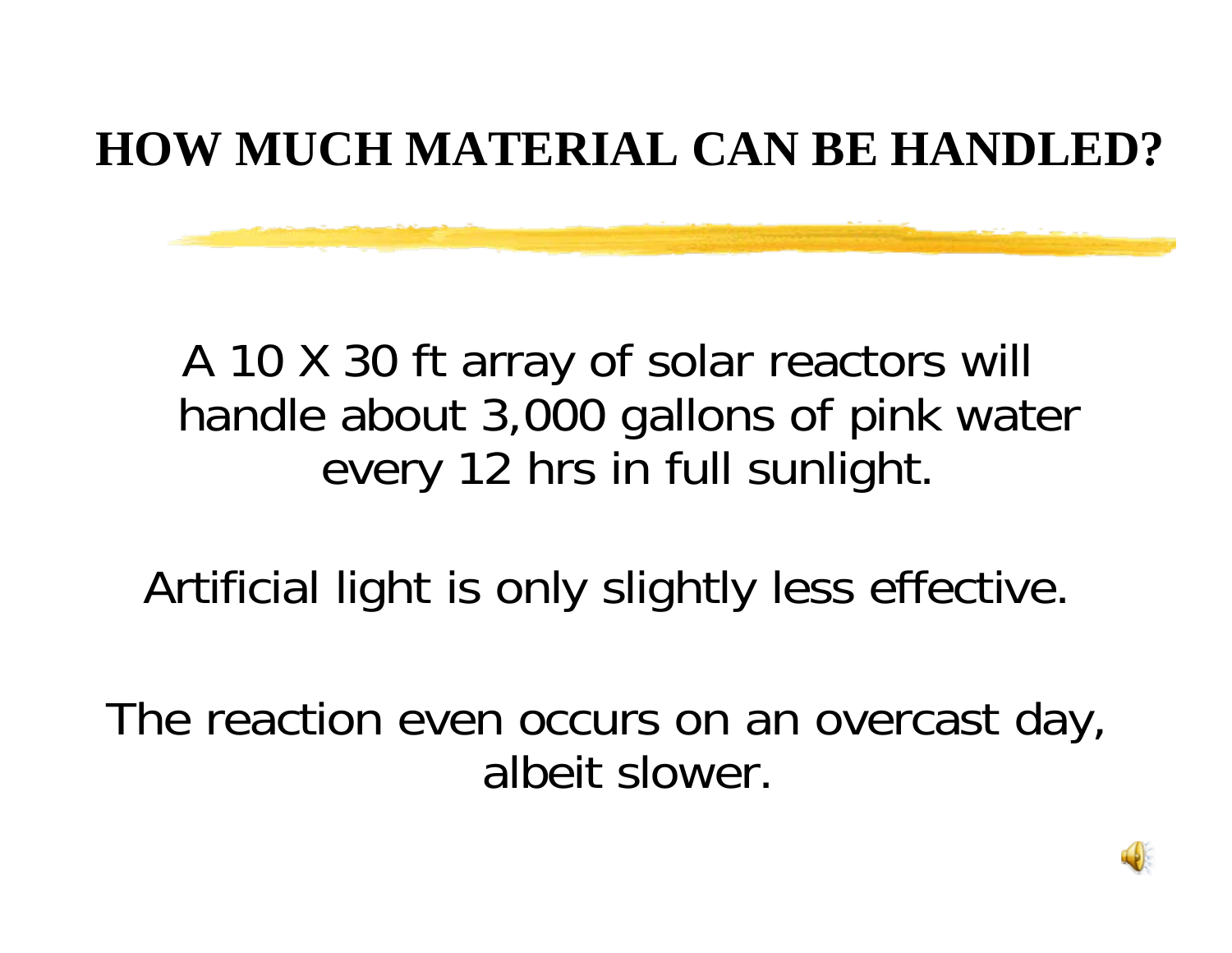#### FIVE PHOTOCATALYTIC SURFACES WITH PORPHYRIN COVALENLTY IMMOBILIZED

- 1. on fiberglass
- 2. on artificial man-made fibers
- 3. on protein base
- 4. on cellulose
- 5. nano-tubes and crystals on #1 and 2



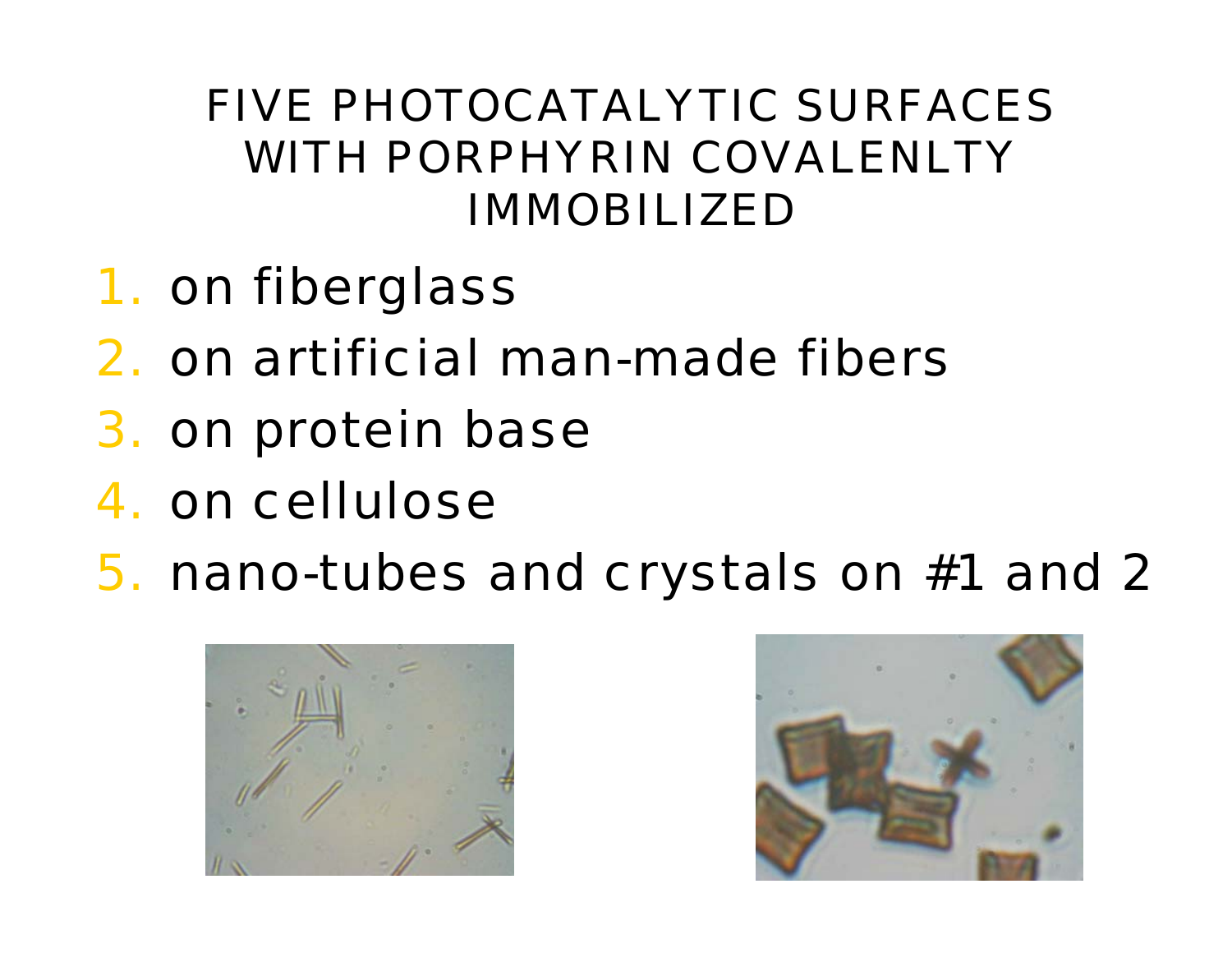# COST OF THE CATALYST?

#### A 10 x 30 ft reactor would have less than

### \$8,000

### of catalyst to treat 3,000 gallons per 12 hours of sunlight (OVER A MILLION GALLONS A YEAR)! (Catalyst is re-useable but not indestructible)

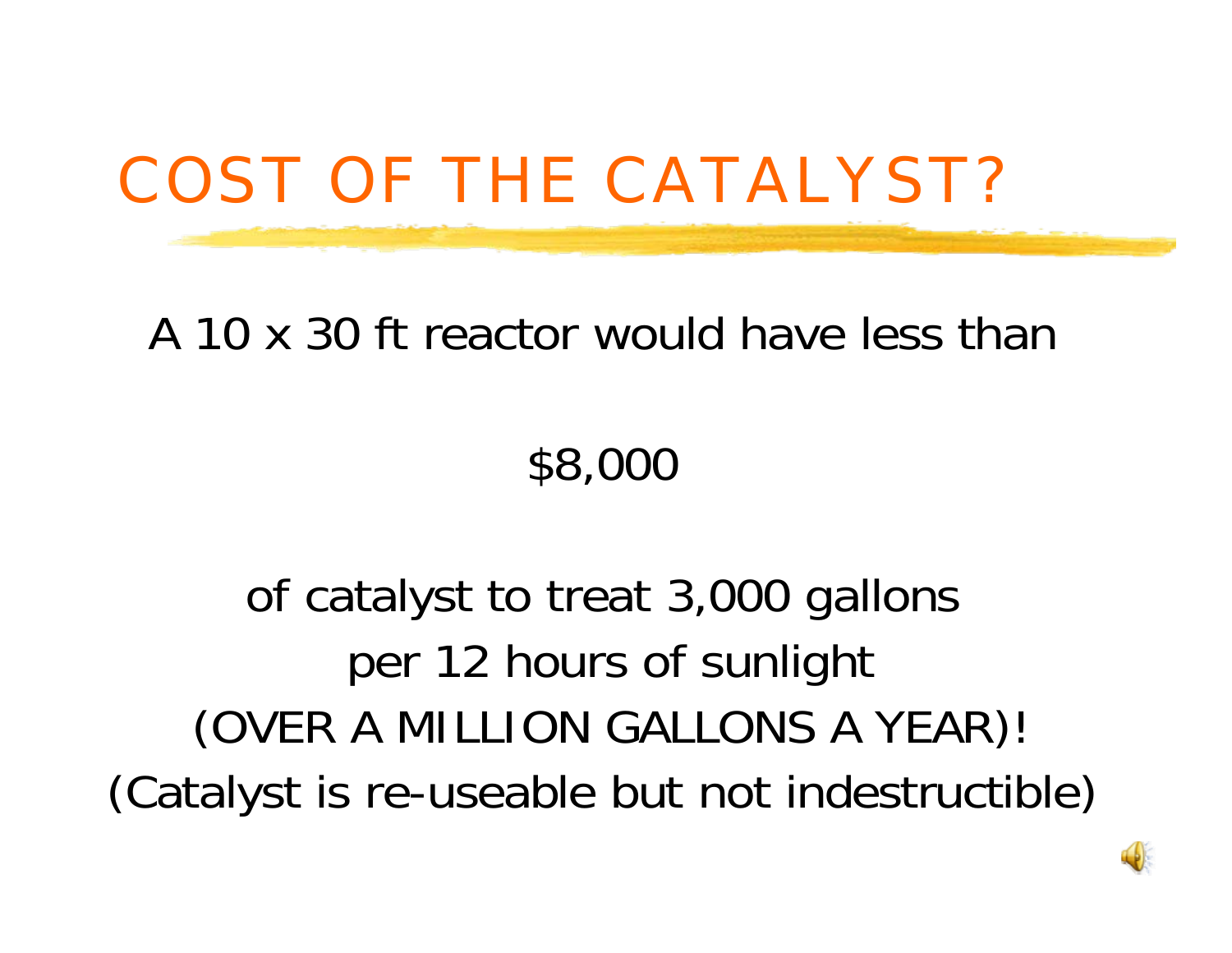### LETS LOOK AT A REACTOR PANEL

 $8$ SIZE: 1.2 X 1.2m  $\frac{46}{80}$  1.2m tubes with 1 cm ID **at 160 connectors**  $\frac{46}{50}$  6.28 grams of catalyst per tube  $\frac{42}{1.41}$  m<sup>2</sup> per tube  $*$ Total surface area per panel: ~112.7 m<sup>2</sup> **X** Volume of the panel: 6.3 liter **#Total weight of a panel with tubs full of liquid:** 29.5 lbs.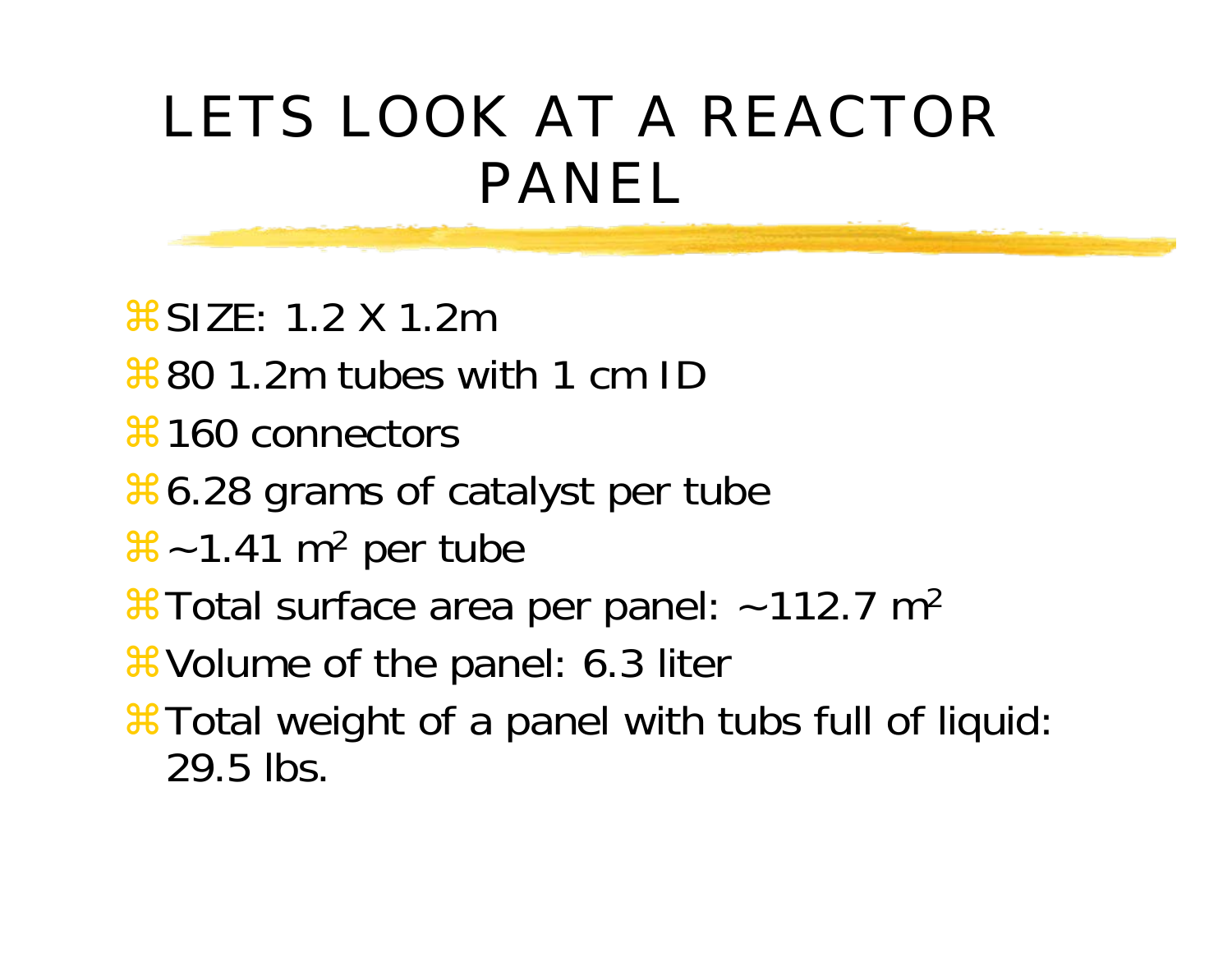### What else can be destroyed?

- **B** Benzene and related molecules
- #Formaldehyde
- **at Nitro-energetics including RDX**
- **a** Dioxane-based molecules
- **#Chemical warfare agents and their breakdown** products; these are very hard to breakdown normally.
- **\\$Pesticides**
- aThe full range of susceptible compounds has not been fully explored!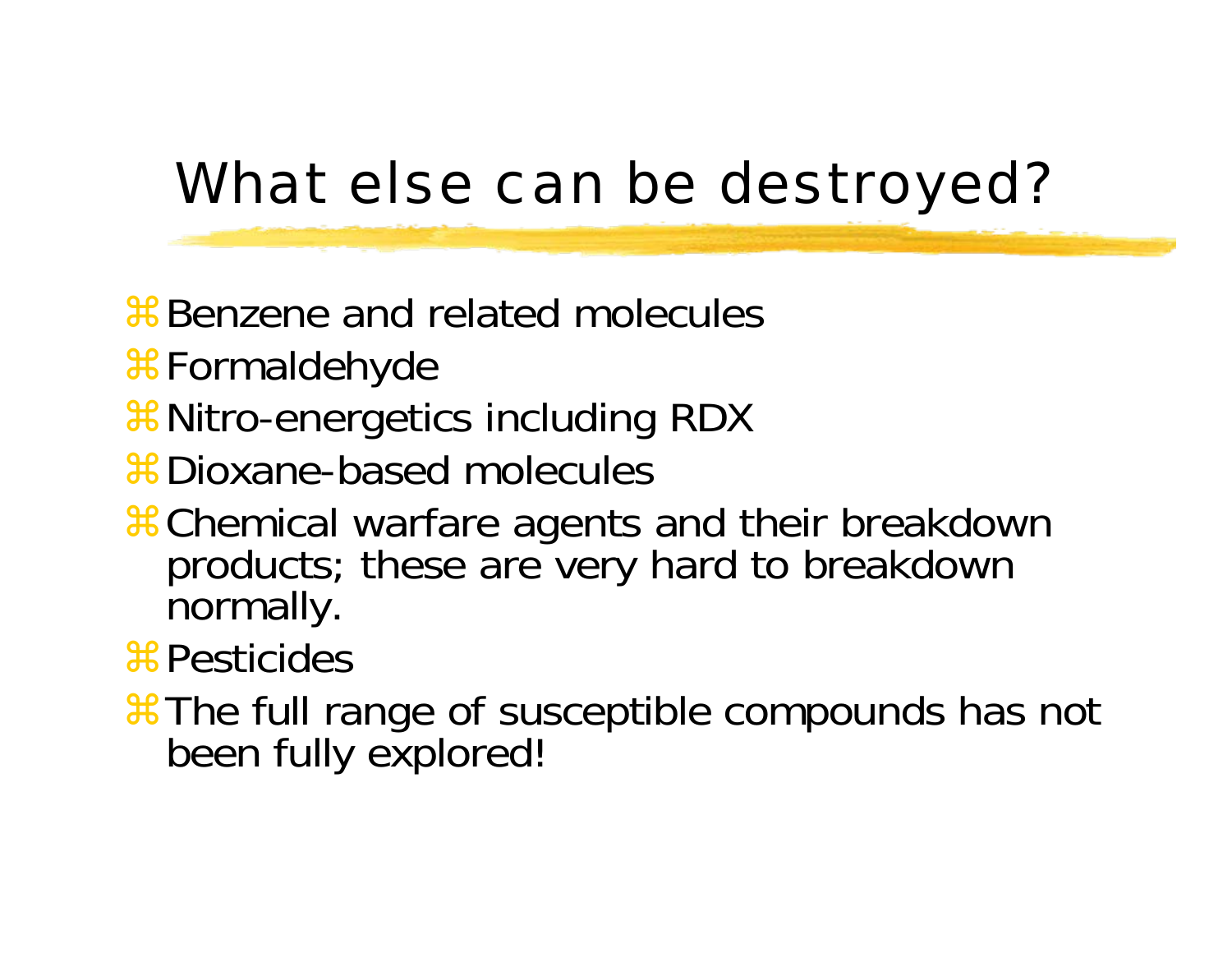## Key Aspects of this Technology

**#Sensors for the analyte to be destroyed; this is not a** "cookbook process"; it should be controlled and monitored for maximum efficiency.

 $\mathcal{H}$  Catalyst

 $\triangle$ Coating the fiber surface with catalyst

 $\triangle$ Packing the glass tubes

**X** Mechanical supports, motors, trackers **\**& Control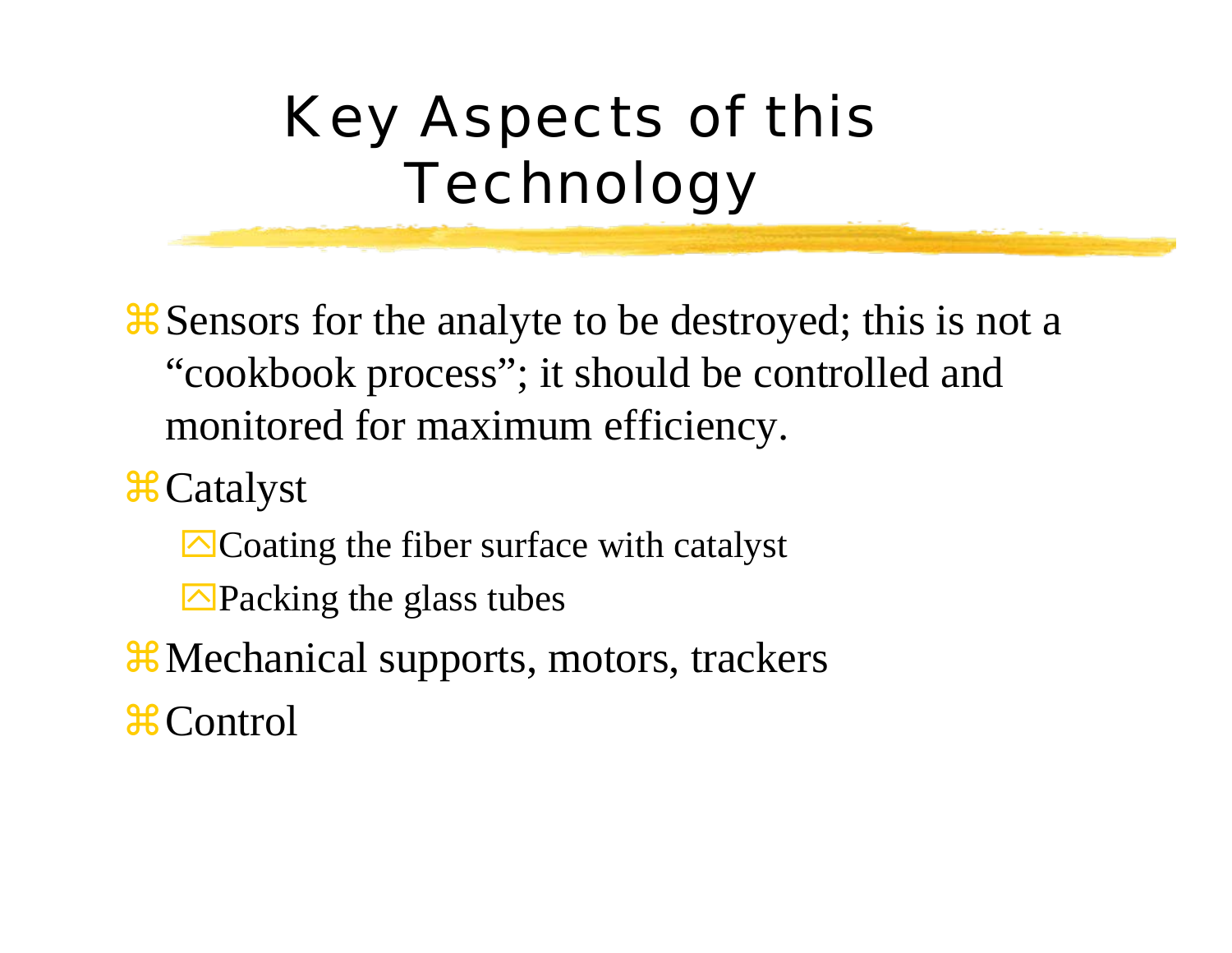# SENSOR SUITE

- The solar reactor is designed to run virtually by itself with as little operator intervention as possible.
- The "tracking system" is self-contained and operates without computer intervention.
- The solar reactor contains numerous "sensors" to monitor its operation; many are safety-related.
- We want to measure as many aspects of this on-line chemical process as we can.
- All parameters can be monitored in real time on-site or remotely via computer/internet.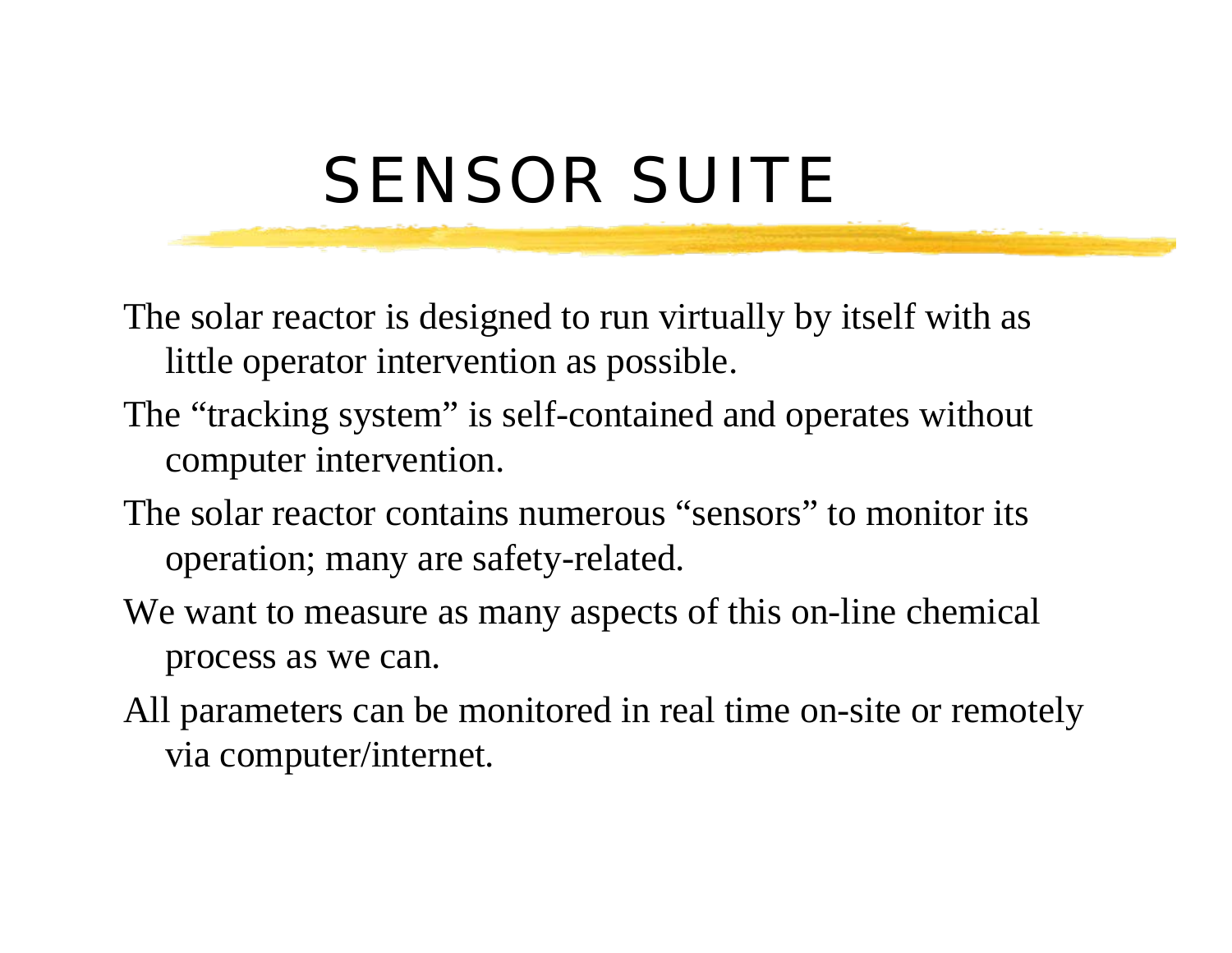## **SENSORS**

- <sup>36</sup> While tracking is automatic, we want to know if the tracker is operating correctly. We have sensors that tell us the position and direction of the solar array.
- <sup>36</sup> We have incorporated leak detectors that can stop the pumps and shut the system down without computer intervention.
- <sup>36</sup> Temperature probes are mounted at spots along the tubes array.
- <sup>36</sup> The flow of fluid in the array is measured; abnormal flows can trigger automatic shutdown.
- <sup>36</sup> The pH of the incoming fluid is measured.
- <sup>36</sup> The intensity of light is measured.
- **at** The TNT (or whatever analyte) is measured at the beginning of the solar tube array as well as at the end of the array.